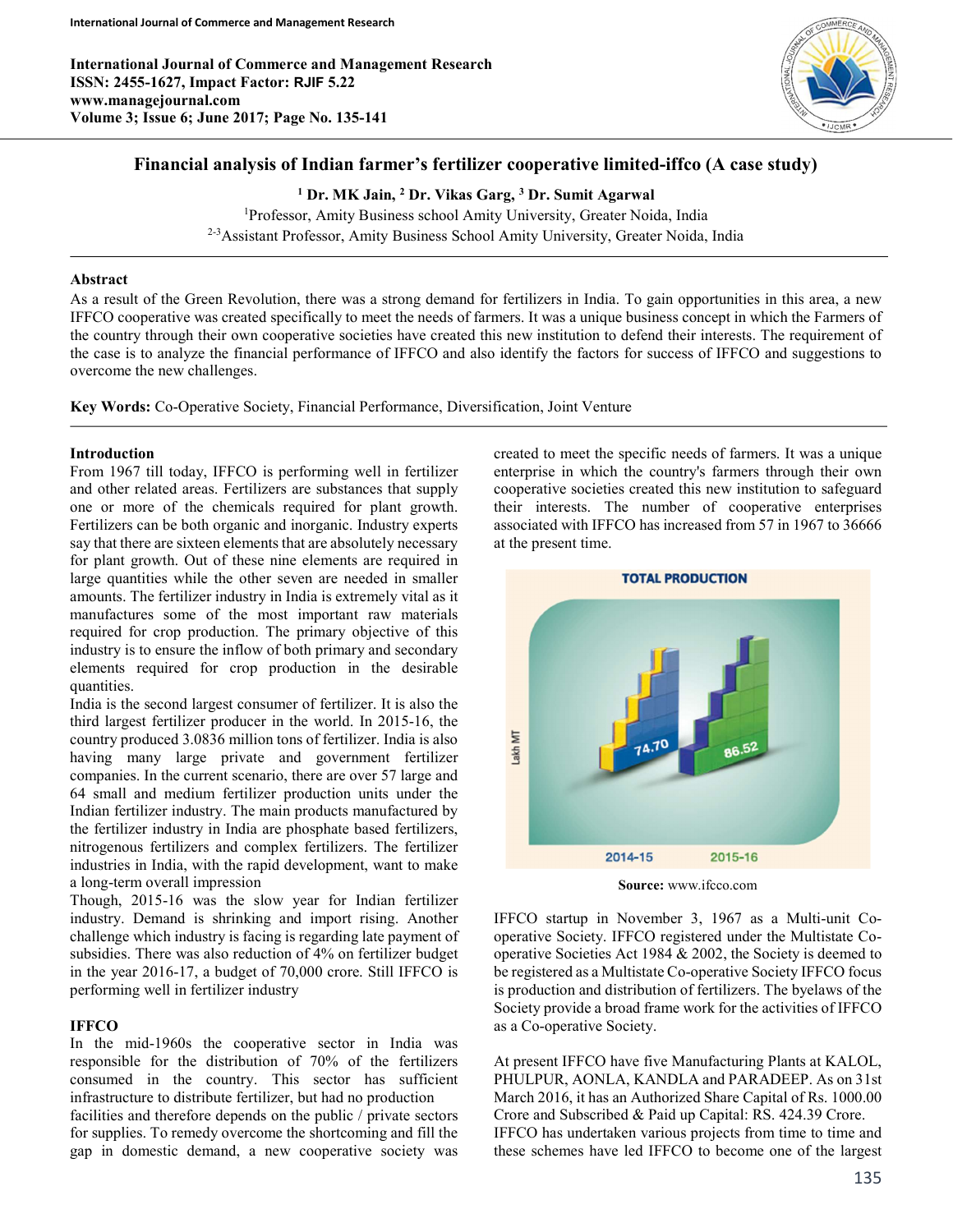producers and distributors of fertilizer chemicals in the expansion of existing units, the creation of joint ventures abroad And diversification into new areas.



Source: www.ifcco.com

The IFFCO fertilizer distribution made through 36666 cooperative societies. All held distribution, sales promotion

activities and coordinated by the Central Marketing Bureau (MKCO) in New Delhi with the help of marketing offices in the field. In addition, basic agricultural inputs for agricultural production to farmers through a chain 158 farmer service centers (FSC). IFFCO has encouraged many institutions and organizations to work for the welfare of farmers, strengthening the cooperative movement, and improving Indian agriculture. This category includes the Indian Farm Forestry Development Cooperative Ltd (IFFDC), Cooperative Rural Development Trust (CORDET), the IFFCO Foundation, and the Kisan Sewa Trust. An ambitious program "ICT Initiatives for Farmers and Cooperatives" has begun to promote e-culture in rural India. The IFFCO cultivates an emphasis on its relations with farmers and undertakes a large number of agricultural extension activities in their favor each year.

The IFFCO is now a leading company in the Indian fertilizer industry and contributes substantially to the efforts of the Indian government to increase food grain production in the country. IFFCO presented an overall plan entitled "Vision 2015", which is now in place. There are many useful ratios recommended by experts for financial analysis of the organization. Identification and selection of financial ratio has been made in order to analyze the financial soundness and performance in significant manner. The following are the useful ratios given in the table for this purpose.

| YEAR                                | 2011-12 | 2012-13 | 2013-14 | 2014-15 | 2015-16 |
|-------------------------------------|---------|---------|---------|---------|---------|
| Current Ratio                       | 8.51    | 4.65    | 5.39    | 5.01    | 5.77    |
| <b>Ouick Ratio</b>                  | 7.00    | 3.87    | 4.14    | 4.07    | 4.97    |
| Fixed Asset Turnover Ratio          | 5.20    | 4.37    | 4.23    | 5.25    | 6.04    |
| Working Capital Turnover Ratio      | 2.87    | 1.99    | 2.21    | 2.57    | 2.46    |
| Debt- Equity Ratio                  | 2.28    | 1.69    | 1.46    | 1.56    | 1.90    |
| Operating Profit to Turnover $(\%)$ | 6.93    | 6.62    | 3.15    | 5.24    | 4.50    |
| Profit Before Tax to Turnover       | 9.14    | 10.06   | 4.03    | 8.41    | 6.51    |
| Return on Capital Employed          | 5.80    | 6.10    | 2.41    | 6.04    | 5.08    |
| Profit Before Tax to Net Worth      | 18.03   | 17.63   | 6.26    | 15.07   | 13.58   |
| Profit After Tax to Net Worth       | 13.68   | 11.60   | 4.90    | 9.38    | 9.39    |

Table 1: 5 Years Financial Analysis of IFFCO

Current Ratio in all 5 years is above the Standard Ratio, which is 2:1. It shows the sound financial position of the company. But it becomes double in 2011-12 as compared to Financial Year 2012-13 i.e. it becomes 8.51 from 4.65, which is too much high from ideal ratio. It is not a good sign for the company as too much of increase or decrease from the ideal ratio is not good for the company. Too high Current Ratio indicates that the funds of the company are not being used efficiently and are lying ideal and ideal funds doesn't yield any return. So, company should not maintain a very high Current Ratio.

Over the course of five financial periods of the study of IFFCO, Quick Ratio in all the 5 years is above the rule of thumb i.e. 1:1. It shows the sound liquidity position of the company. But in the year 2011-12, it gets near about double from the year 2012-13, i.e. from 3.87 it becomes 7.00, which is not at good for the company as it shows too much of liquid assets hold with the company and too much of assets lying ideal with the company is not giving any return to the company. Therefore, it's not very satisfactorily.

Fixed Assets Turnover Ratio is 5.2 for the year 2011-12. Then it decreased to 4.37 in year 2012-13, 4.23 in year 2013.14 which is not good for the company as lower ratio indicates the company's notability to generate more sales per rupee of investment in fixed assets. Then in next 2 years it increased continuously and reached 6.04 in the year 2015-16. Increase in Fixed Assets Turnover Ratio is good for the company as it shows that fixed investment in fixed assets has been utilized efficiently as compared to years in which Fixed Assets Turnover Ratio was lower.

Working Capital Turnover Ratio was 2.87 in the year 2011-12. Then it is continuously decreasing over the years and reached 2.46 in 2015-16. A lower Working Capital Turnover Ratio is not good for a company because it shows a lower efficiency of the management and inefficient utilization of working capital. So, the company should try to maintain the proper level of Working Capital Turnover Ratio.

Debt Equity Ratio was 2.28 in the year 2011-12. Then in the year 2012-13, it decreased then the previous year and becomes 1.69, which shows that company's external borrowing has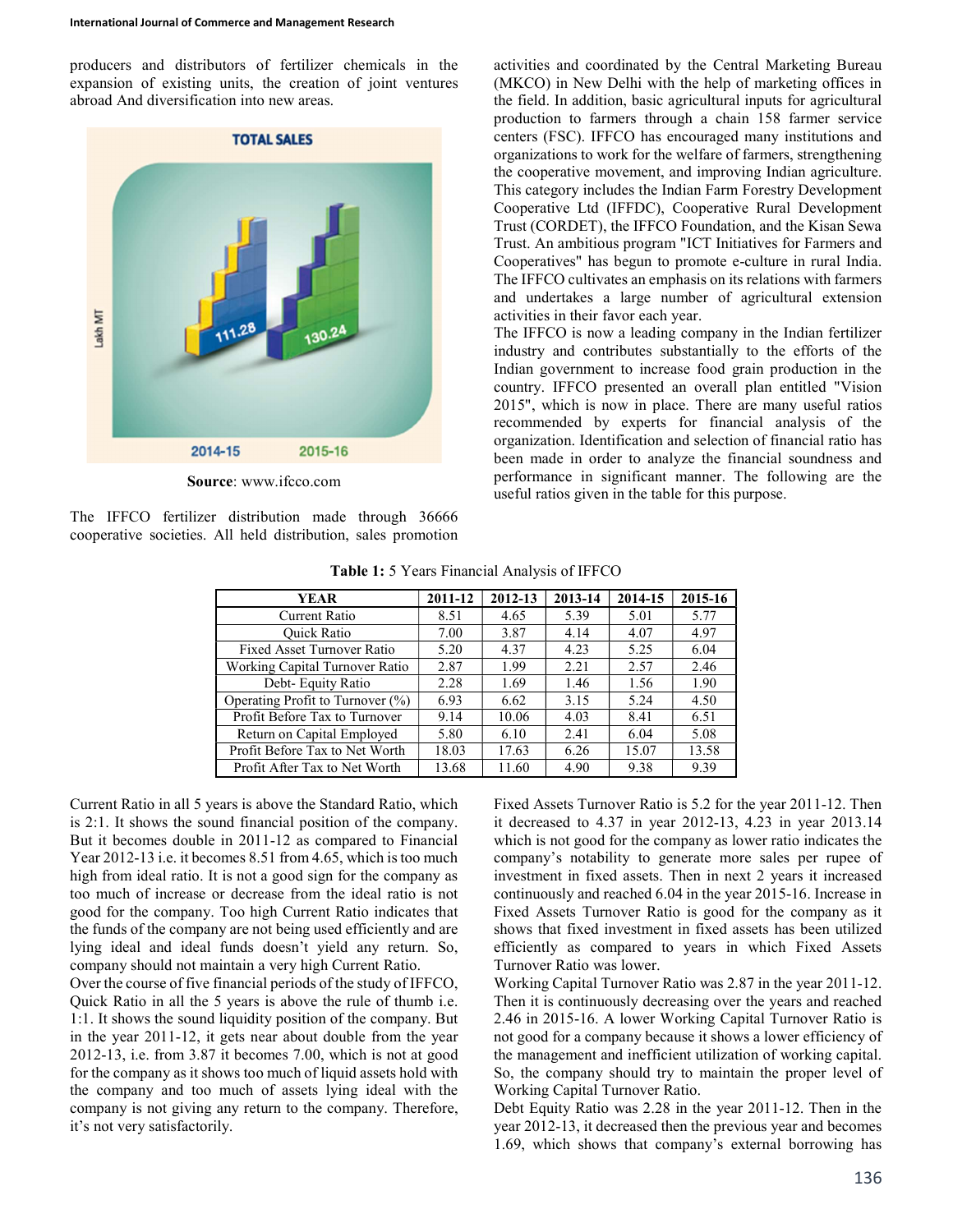decreased. In the next year, in 2013-14 it decreased continuously from the previous 1.46. But it again increased slightly and reached 1.56 in the year 2014-15 which is not a good sign for the company as it shows that the external borrowings of the company is increasing and company is more dependent on external sources of finance. As the ratio is increasing for the last year 2015-16 it is not good indication for the creditors as well as for the company.

The operating profit to turnover was 6.93% in the year 2011- 12 which decreased to 6.62% in the year 2012-13. It shows that the company's operating profit has decreased as against the turnover of the company and then it continuously decreased for 2 years and reached 3.15% in the year 2013-14 which shows the operating deficiency of the management of the company. But in the year 2014-15 it increased to 5.24% and again decrease 4.5% to year 2015-16. It is not a good indication for the company. So, company should try to maintain a proper operating profit to turnover ratio by maintaining a proper balance between above mentioned 2 factors i.e. Gross Profit and Operating Expenses. The Profit before Tax to Turnover was 9.14 in the year 2011-12. It increased in the year 2012-13 and reached 10.06 which is good for the company. But then it decreased for 2013-14 is 4.03. Again this is increase in year 2015-16 is 6.51. This high ratio shows the good business efficiency of the company. In the year 2013-14 it decreased to 4.03. This doesn't indicate a good position for the company as profit is a useful measure of efficiency of business and should be maintained at a higher ratio. Return on capital employed (ROCE) is a financial ratio that measures a company's profitability and the efficiency with which its capital is employed Return on Capital Employed is the testimony of a company's continuous effort to effectively utilize its assets. In the year 2011-12, ratio was 5.8 but during the year 2012-13, ratio increase to 6.1. Than the ratio decreased in 2013-14 is 2.41 and again increase in year 2014-15 is 6.04 but in the year 2015-16 it again decreased and reached 5.08 decrease in Return on Capital Employed Ratio is not a good sign for the company. Company should try to maintain its Return on Capital Employed Ratio at a higher level because higher the ratio, good is for the company as this ratio indicates the firm's ability of generating profit per rupee of capital employed. The higher ratio indicates the efficiency of management and effective utilization of capital employed.

The higher profit before tax to net worth ratio indicates the more efficient utilization of the Long Term Funds provided by the shareholders. The ratio shows the firm's ability of generating profit per rupee of net worth. Profit before Tax to Net worth was 18.03 for the year 2011-12. It continuously decreased over the next 2 years and reached 6.26 in the year 2013-14 which was the lowest among the 5 financial periods studied. The lower ratio indicates the ineffective utilization of shareholder's funds. But in the year 2014-15 it goes up to 15.07 which is a good indicator for the company as Profit before Tax to net worth shows the company's ability to generate profit per rupee of shareholder's funds. So, the company should try to maintain the ratio at a higher level by increasing profit.

Profit before Tax to Net worth was 13.68 for the year 2011-12. It continuously decreased over the next 2 years and reached 4.9 in the year 2013-14 which was the lowest among the 5 financial periods studied. The lower ratio indicates the ineffective utilization of shareholder's funds. But in the year 2015-16 it goes up to 9.39 which is a good indicator for the company as Profit before Tax to net worth shows the company's ability to generate profit per rupee of shareholder's funds. So, the company should try to maintain the ratio at a higher level by increasing profit. From the ratio analysis of Financial Statements of IFFCO for the 5 years, it can be concluded that liquidity position of the company was not very good as compared to the ideal situation because in the year 2011-12 Liquidity Ratio is high from their standard ratio. Debt Equity Ratio of the company is satisfactory. The company is dependent more on long term debts than Shareholder's Funds, which is the cheap source of capital than share capital due to which shareholder does can get a higher share in earnings. In the year 2010-11, the long term funds supplied by the creditors are used efficiently. But in the year 2011-12, Return on Capital Employed goes down because there is decrease in Profit before Interest and Tax. There is an increase in profit before depreciation Interest and Tax in the year 2015-16 than previous year. But in spite of its increase, profit after tax goes down due to finance cost and depreciation. The increase in finance cost is mainly due to increase in borrowings of the company. So, the company should try to maintain low finance cost so that profit can be increased.

As far as dividend is concerned, the company is following Stable Dividend Policy and dividend is almost constant level over the s study period which is a good source of regular income for the shareholders.

Thus, it can be concluded from the study of 5 financial periods of IFFCO that the maximum financial indicators of IFFCO are not at a very good position. From the analysis of main Financial Indicators it is clear that Operating Profit to Turnover Ratio, Fixed Assets Turnover Ratio, Debt Equity Ratio, Current Ratio, Liquidity Ratio, etc are more than ideal position. However, company's Return on Capital Employed, Profit before tax to Turnover, etc were undesirable as compared to Previous Years.

#### IFFCO Success Path

During the 1960s the cooperative sector in India was responsible for the distribution of 70 per cent of the fertilisers consumed in the country. This sector had adequate infrastructure to distribute fertilisers but had no production facilities of its own and hence was dependent on public/private sectors for supplies. To overcome this difficulty and to bridge the demand supply gap in the country, a new cooperative society was conceived to specifically cater to the needs of farmers. It was a unique venture in which the farmers of the country through their own cooperative societies created this new institution to safeguard their interests.

The number of cooperative societies associated with IFFCO has risen from 57 in 1967 to more than 39,800 at present. Indian Farmers Fertiliser Cooperative Limited (IFFCO) was registered on November 3, 1967 as a Multi-unit Co-operative Society. On the enactment of the Multistate Cooperative Societies act 1984 & 2002, the Society is deemed to be registered as a Multistate Cooperative Society. The Society is primarily engaged in the production and distribution of fertilisers. The bylaws of the Society provide a broad frame work for the activities of IFFCO as a cooperative society.

#### Plants owned by IFFCO

IFFCO Phulpur Unit -1 Entrance. It's one of the 5 Factories owned by IFFCO. Established in 1980 during the years 2004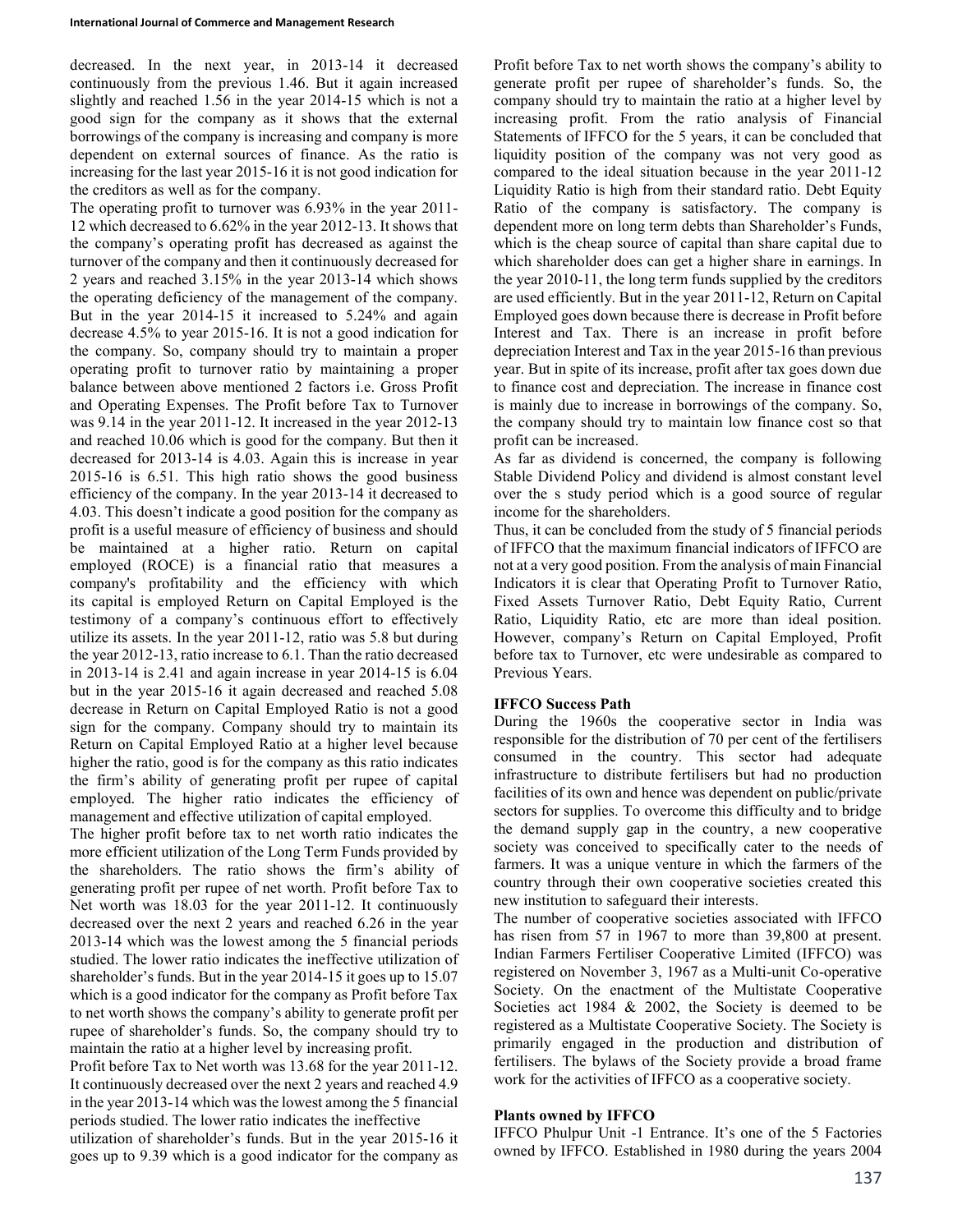and 2005, IFFCO has emerged as a cooperative in true spirit. IFFCO is now entirely owned by its cooperatives and has become a cooperative of the farmers, by the farmers and for the farmers. Initially, IFFCO commissioned an ammonia – urea complex at Kalol and the NPK/DAP plant at Kandla both in the state of Gujarat in 1975. Ammonia – urea complex was set up at Phulpur in the state of Uttar Pradesh in 1981. The ammonia – urea unit at Aonla was commissioned in 1988. Recently, IFFCO has acquired an NPK/DAP and Phosphoric acid fertiliser unit at Paradeep in Orissa in September 2005. The marketing of IFFCO's products is channeled through cooperative societies and institutional agencies in over 28 states and union territories of India.

In India, IFFCO is a leader in the fertilizer industry and works close with the government of Indian to increase production of food grain production in the country. IFFCO is utilizing158 Farmers Service Centers and 40,000 cooperative outlets in 29 states of the country for the distribution of its products. Company has a staff base of over 6,700 employees, five mega plants and 80 marketing offices.

#### Amalgamation of more than 36,000 cooperatives

Indian Farmers Fertilizer Cooperative Limited (IFFCO) is one of the India's biggest cooperative societies founded in the year 1967. Starting with only 57 cooperatives, today IFFCO is an amalgamation of more than 36,000 Indian Cooperatives.

# Strong Corporate Governance

One of the major strength of IFFCO is professional, transparent and democratic practices in Corporate Governance. IFFCO has carved out a strong "Cooperative Identity" and always uphold the "Cooperative Values" and "Cooperative Principles".

# Diversification of Business

IFFCO made strategic investments in several joint ventures like Oman India Fertilizer Company (OMIFCO) in Oman, Potash Indian Limited India and Industries Chimiques du Senegal (ICS) in Senegal are major fertilizer companies and Indo Egyptian Fertilizer Company (IEFCO) in Egypt, Jordan India Fertilizer Company in Jordan is underway. As part of the diversification strategy, IFFCO has signed several key areas. IFFCO-Tokio General Insurance Ltd (ITGI) is an intrusion into the general insurance sector. Thanks to ITGI, IFFCO has developed new services for the benefit of farmers. The "Sankat Haran Bima Yojana" offers free insurance coverage to farmers every bag of IFFCO bought. To avail the benefits of new innovations such as the marketing of agricultural products, IFFCO has purchased shares of the National Commodity and Derivative Exchange (NCDEX) and National Collateral Management Services Limited (NCMSL). The IFFCO Chattisgarh Power Limited (ICPL), which is running, is yet another attempt to move the central area of power. IFFCO is developing a multi-national KISAN Special Economic Zone (IKSEZ) in Nellore, Andhra Pradesh - the first of its kind for farmers' cooperatives to be concerned. The IFFCO is also the source of many other companies only with the intention of benefiting the farmers. The distribution of IFFCO fertilizers is carried out through more than 39,800 cooperative societies. All Distribution, sales promotion activities and coordinated by the Marketing Central Office (MKCO) in New Delhi with the help of marketing offices in the field. In addition, basic agricultural inputs for agricultural production to farmers through a chain

158 farmer service centers (FSC). IFFCO has encouraged many institutions and organizations to work for the welfare of farmers, strengthening the cooperative movement, and improving Indian agriculture so company follow the Indian Agricultural Forestry Cooperative Society Ltd (IFFDC), Cooperative Rural Development Trust (CORDET), the IFFCO Foundation, and the Kisan Sewa Trust. An ambitious program "ICT Initiatives for Farmers and Cooperatives" has begun to promote e-culture in rural India. Company has a privilege on its relations with farmers and undertakes a large number of agricultural addition activities in their favor each year.

IFFCO has decided to diversify its activities and has entered into several new areas. In the general insurance sector, IFFCO started IFFCO-Tokio General Insurance Ltd. (ITGI). Thanks to ITGI, IFFCO has developed new services for the benefit of farmers. The "Sankat Haran Bima Yojana" offers free insurance coverage to farmers every bag of IFFCO bought. To take advantage of new concepts such as the commercialization of agricultural products, IFFCO has purchased shares of the National Commodity and Derivative Exchange (NCDEX) and National Collateral Management Services Limited (NCMSL). It enters into the power sector by starting IFFCO Chattisgarh Power Limited (ICPL) which is under implementation. IFFCO started multi-product farmer's cooperatives, KISAN Special Economic Zone (IKSEZ) at Nellore in Andhra Pradesh.

IFFCO behind several other companies, for the sole purpose of beneficiary of the farmers. The distribution of IFFCO fertilizer made by more than 39,800 cooperative societies. All distribution activity, sales and marketing are coordinated by the Marketing Central Office (MKCO) using New Delhi from the marketing offices in the field.

# Joint Ventures

IFFCO made strategic joint ventures with different national and international players. Few important fertilizers joint venture were Industries Chimiques du Senegal (ICS) in Senegal, Indian Potash Limited in India, and Oman India Fertiliser Company (OMIFCO) in Oman and Jordan India Fertilizer Company in Jordan.

# OMIFCO Oman

Krishak Bharati Cooperative Ltd. (KRIBHCO), Indian Farmers Fertilizers Cooperatives Ltd (IFFCO) and Oman Oil Company with a corresponding participation of 25%, 25% and 50% worked and created world class fertilizer plant Oman India Fertilizer Company (OMIFCO), Oman at a cost of \$ 892 million. It consists of 5060 granular urea at MTPD and 3,500 ammonia MTPD plants with the coastal city services of Sur in Oman. The annual production capacity of the complex fertilizer is 16.52 liters MT granulated urea. The total quantity of urea is rejected by the Government of India under the urea delivery contract (UOTA) to the default values. In addition, the Government of India takes the excess urea, if any, according to the price agreed for the additional amount. In addition, also produced by the plant for which IFFCO has Ammonia Off-Take Agreement (AOTA) 2.5 million tons of ammonia surplus per year. OMIFCO is examining the possibility of expanding and increasing the production of urea and ammonia

# ICS Senegal

The Government of India (GoI), Indian Farmers Fertilizer Cooperative Ltd. (IFFCO) and Southern Petrochemicals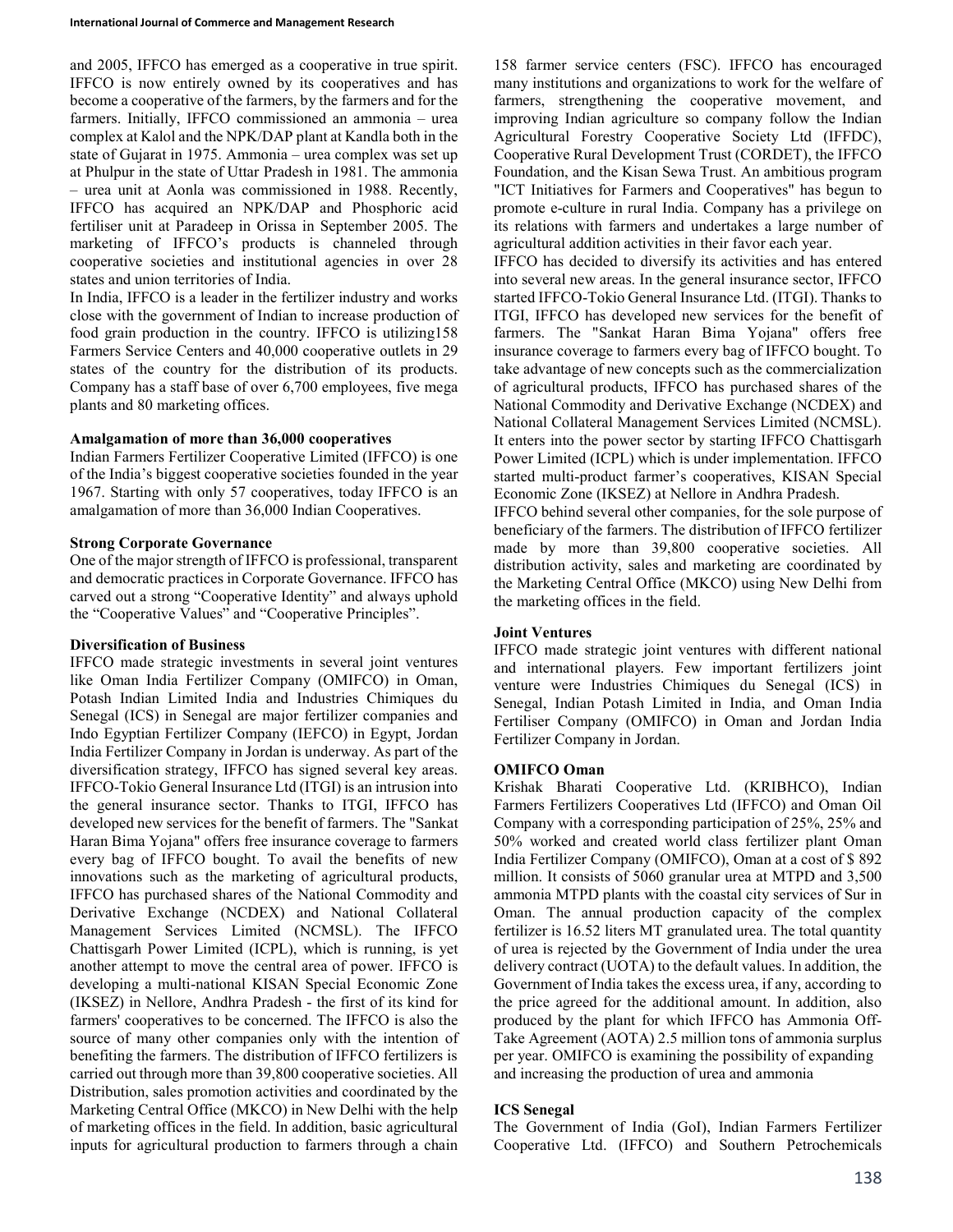Industries Corporation Ltd. (SPIC) set up a joint venture in Senegal called Chimiques du Senegal (ICS). SPIC subsequently withdrawn from the project. Last year, the company suffered financial losses. However, ICS Senegal was restructured in 2008 with the Indian government, and other partners IFFCO Indian consortium with 85% and the Government of Senegal with a 15% share. The plan, approved by the Supreme Regional Court of Dakar (Senegal) on 27.3.2008, in force and ICS Senegal, restructured, works.

Senegal ICS has the capacity to produce 6.60 tons per year of phosphoric acid and also supplements phosphate fertilizers such as DAP and compound fertilizers. A large amount of phosphoric acid, about 5.5 lmt produced in the ICS plant, is extracted from IFFCO under a long-term purchase contract and used to produce phosphate fertilizers in India. Fertilizers, DAP and complex fertilizers produced by ICS Senegal, intended for domestic consumption in Senegal.

# IJC Jordan

The company SPIC, Jordan Phosphates Mines Company Ltd. (JPMC) and the Arab Investment Company (AIC) established in Jordan in June 1997, a joint venture project of Jordan Chemicals Company Limited (IJC) with a capacity of 2.24 tons of production time Of phosphoric acid. The 52.17% joint venture capital held by SPIC, 34.86% JPMC and 12.97% of the AIC. Phosphoric acid produced by the IJC received from SPIC and other fertilizer units in India.

# IMACID Morocco

IMACID the Company, a joint venture between the Office Chérifien des Phosphates (OCP), Morocco and Chambal Fertilizers & Chemicals Ltd. (CFCL), India which produces 3.60 liters of phosphoric acid per year allocated to Morocco October 1999. After subsequent joining of Tata Chemicals Limited (TCL), the plant capacity has been increased to 4.30 LMT each year. Initially, the amount of US \$ 65 million in the company's equity held equally by the OCP and CFCL. Then, in May 2005, OCP and CFCL sold one third of its share capital in IMACID TATA Chemicals Limited.

# Overseas Joint Ventures under Implementation/ Consideration

# JIFCO Jordan

Indian farmers Fertilizers Cooperative Ltd (IFFCO) and Jordan Phosphate Mining Company (JPMC) have agreed to produce the phosphoric acid plant Jordan India Fertilizer Company (JIFCO) in Jordan with an installed capacity of phosphoric acid of 1500 tonnes per day (of MTPD). The participation rate in the scheme is 52:48 between IFFCO and JPMC, respectively. The plant should be operational in 2010.

# TIFERT Tunisia

Gujarat State Fertilizers & Chemicals Ltd (GSFC) and Coromandel International Ltd (CIL), formerly Coromandel Fertilizers Ltd. (CFL), and the two Indian entities with the Groupe Chimique Tunisien (GCT) and the & Compagnie Des Phosphates De Gafsa (CPG) ), both Tunisian entities are setting up a joint venture project, Tunisian Indian Fertilisers S.A. (TIFERT) at Skhira in Tunisian for production of 3.6 lakh MT of Phosphoric Acid per annum All production of phosphoric acid would be destined to receive GSFC and CIL. A

memorandum was signed in relevant October 2005 between the parties. The estimated cost of the project is approximately. US  $$ 165$  million  $+ 5\%$  with shares worth US  $$ 66$  million of US \$ 99 million debt. The project is expected to be operational in 2010.

#### Cooperation in Syria

The Joint Committee on India and Syria, at its meeting held in January 2008, took note of the mutual interest of the two countries in the field of raw materials and phosphate products. It was agreed that the two countries will work on cooperation in the field of fertilizers in Syria. As a result, a consortium of Indian entities, including MECON, Rites and PDIL, with expertise in mining, operation, processing, installation and operation of a Phosphate and logistics, GECOPHAM in Syria. The Government of India is funding the study. According to the Memorandum of Understanding signed between this Ministry and GECOPHAM in May 2009, the Indian consortium undertook feasibility studies that were completed and the pre-feasibility report was submitted to the authorities of Syria. The MoU government level, which specifies the general framework for cooperation in the phosphates sector between countries, was signed in October 2010. A delegation of the dof and consortium visited Syria in February 2011 to discuss the draft feasibility report and other details to go further with the Syrian authorities.

# Cooperation with Russia

On 12.03.2010 MK signed between the Indian government and the Russian government during the visit of the Russian Prime Minister to India, which includes inter alia encouraging cooperation in trade, production, possible joint ventures, Investment and R & D, exchange of information and consultations for the production of mineral fertilizers and consumption, exchange of experience, encouragement of contacts between specialists, joint organization of conferences, Symposiums and business economic events of cooperation in the field of mineral fertilizers.

# Cooperation in Indonesia

 Indonesia from 30.10.2010 to 02.11.2010 to conduct a preliminary discussion with the Indonesian authority to verify the technical feasibility of installing a urea plant Of ammonia based on coal gasification technology. During the visit of the President of Indonesia Chief visit on the occasion of the Republic Day is Jan'2011 after the signing of two documents:

- 1. Memorandum of Understanding on the Establishment of the Ammonia Urea Plant in Indonesia and an Agreement for the Elimination of Excess Urea Produced in the Plant.
- 2. An agreement for the supply of 3 Lakh MT of the urea mass and 2.5 NPK LMT concentrated fertilizer at defined levels.

# Cooperation in Australia

Indian Farmers Fertilizer Cooperative Ltd (IFFCO) has signed 'Principles of Offtake Agreement' with Legend International Holdings Australia to undertake the common mining phosphate rock in the Lady Annie mine (Georgina Basins in Queens land) with three million tons per year except securitytake. Planned total investment of US \$ 800 million for mineral phosphate mining in Australia. IFFCO will receive 30 million options from Legend International Holdings. IFFCO will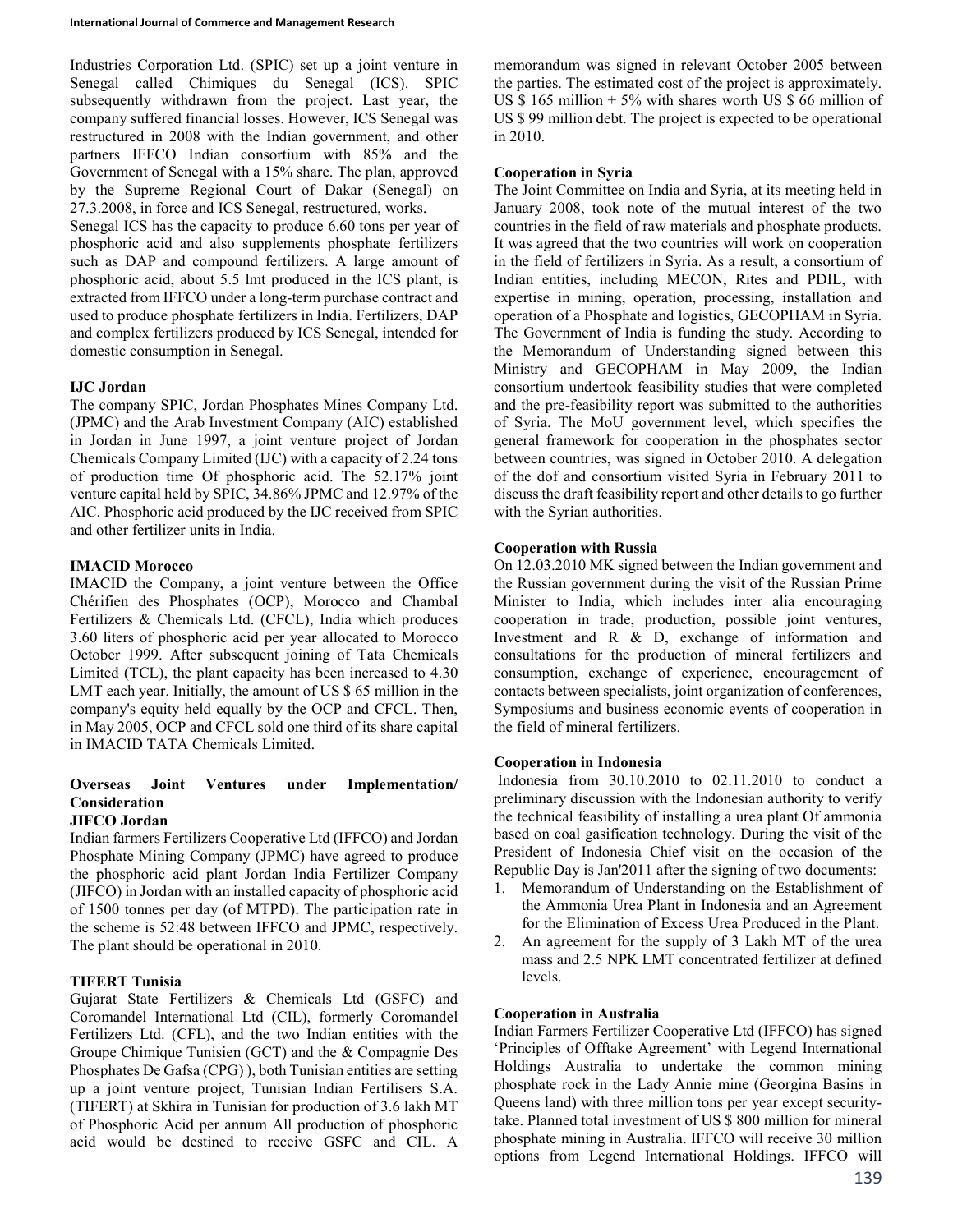provide a technical and financial facility for Legend International Holdings to develop phosphate mining and product transportation in India. In the area of urea ammonia, KRIBHCO and NWCF, a private company in Australia, located in the urea ammonia process creating with the carbon number in Australia. The cost of the project is approximately. \$ 2.6 billion and KRIBHCO's equity will be approximately. 165 million US dollars. The Australian company has proposed to conclude a 20-year agreement for the supply of urea. The Agreement on Mutual Terms and Conditions, including the price at which the urea is not yet completed

# Cooperation in Ghana

Given the reserves of natural gas, Ghana is considered a rich source of nitrogen raw materials. President of the Ghana National Petroleum Corporation (GNPC), Ghana during his visit to India in September 2009 and discussed with the Secretary (F) discussed the possibility of cooperation in the field of fertilizers. It was proposed that the installation of the urea ammonia (gas-based) plant in Ghana. In order to provide an appropriate form in the proposed plan, signed Memorandum of Understanding in July 2010, at the government level, between countries. According to the Memorandum of Understanding, to go further, a technical group composed of officers from RCF and PDIL visited Ghana. The report on site selection and pre-feasibility reports prepared by the RCF and PDIL, which was provided to the authorities of Ghana. In January 2011, a team led by the Secretary (F) traveled to Ghana to discuss details on the subject. The Ghanaian authorities have called for a quick decision on the price of gas.

#### IFFCO CSR Initiatives

CSR is in the DNA of IFFCO Its their commitment towards sustainable economic development, i.e., balancing capital gains with societal development IFFCO undertakes activities in the area of community development, environmental protection, health care, medical facilities, literacy enhancement Providing services to farmers through agricultural extension and fertiliser use promotion programs are an integral part in IFFCO's business outlook IFFCO spent INR 47.04 Crore on various social development activities during 2010-11, which is almost 20% of the PBT.

IFFCO's initiatives work with a holistic approach in order to make the farmer and his village self-sustainable $\varpi$  The trust of the farmers enable IFFCO to make full use of its reach of approx. 40, 000 cooperatives, its biggest strength.  $\varpi$ IFFCO undertakes CSR in order to build trust among the farmers. The various activities under IFFCO's CSR focus on different parts of a farmer's life. IFFCO works in each part of the farmer's life; be it in his land, related to his livestock, his family's health care, his village, etc.

In addition, basic agricultural inputs for agricultural production to farmers through a chain 158 farmer service centers (FSC) is made. IFFCO motivate many academic industries for the welfare of farmers, and improving Indian agriculture. This category includes the Indian Farm Forestry Development Cooperative Ltd (IFFDC), Cooperative Rural Development Trust (CORDET), the IFFCO Foundation, and the Kisan Sewa Trust. An ambitious program "ICT Initiatives for Farmers and Cooperatives" has begun to promote e-culture in rural India. The IFFCO cultivates an emphasis on its relations with farmers and undertakes a large number of agricultural extension activities in their favor each year.

IFFCO's CSR Approach based on Sustainable Development Farmer Training Programs, Development of cooperatives Rural Livelihood Programs, Financial Assistance to Farmers, Agricultural Education and Promotion Micro Enterprise Promotion Providing quality Fertilizer Varied Diversification

IFFCO CSR can be broadly divided into 4 initiatives

- 1. Cooperative Rural Development Trust (CORDET)
- 2. Indian Farm Forestry Development Cooperative (IFFDC)
- 3. IFFCO Foundation
- 4. IFFCO Kisan Sewa Trust

Cooperative Rural Development Trust: The activity is providing practical training programmes for the farmers IFFCO promoted CORDET in 1979 to provide education and training to farmers in areas of soil testing, farming techniques, dairy, etc. CORDET units are set up at Phulphur, Kalol and Kandla locations Also has Intensive Rural Development Programme (IRDP), under which villages are adopted to create 'model villages'. A variety of social and promotional activities like construction of community centres, drinking water facility, check dams, tree plantation, supply of cattle feed, etc are undertaken in these villages.

# Indian Farm Forestry Development Cooperative

IFFCO had promoted IFFDC in 1993 with the prime objective of development of wasteland for tree plantation and to enhance the socio- economic status of rural poor through sustainable natural resource management IFFDC initially implemented in Uttar Pradesh, Madhya Pradesh and Rajasthan with an objective to improve degraded land, generate employment and provide fuel and fodder to the community. Now extended to Uttarakhand, Jharkhand, Odisha, Chattisgarh, Andhra Pradesh, West Bengal, Tamil Nadu, Haryana, Punjab, Gujarat and Maharashtra and implemented projects worth more than INR 75.4 crores.

# IFFCO Foundation

The activity is strengthening the agricultural cooperatives its major role is as a brain thrust and channel for informed policy advocacy IFFCO Foundation supports farmer-members in agricultural development through technology transfer using outreach programmes it assists farmers in generating additional income through grassroots level farm-based programmes like dairy, bee-keeping and agro-processing. It implements model village development activities by improving village sanitation. Focus on skill development and vocational training for unemployed rural youth by supporting micro-enterprises in rural areas through self-help groups, especially women. Major focus on issues relating to Agriculture and Climate Change, Water Sanitation & Environment, Cooperatives & Rural Development, Skill Development, Women Empowerment through Micro-Enterprises, Global Forum for Farmers and Preservation of Art & Culture.

# IFFCO Kisan Sewa Trust

Consequent to the Gujarat earthquake in 2001, IFFCO created Kisan Sewa Fund (KSF) Later, it was renamed IKST. It was founded to provide relief and rehabilitation for victims of natural disasters such as floods, earthquakes, droughts,